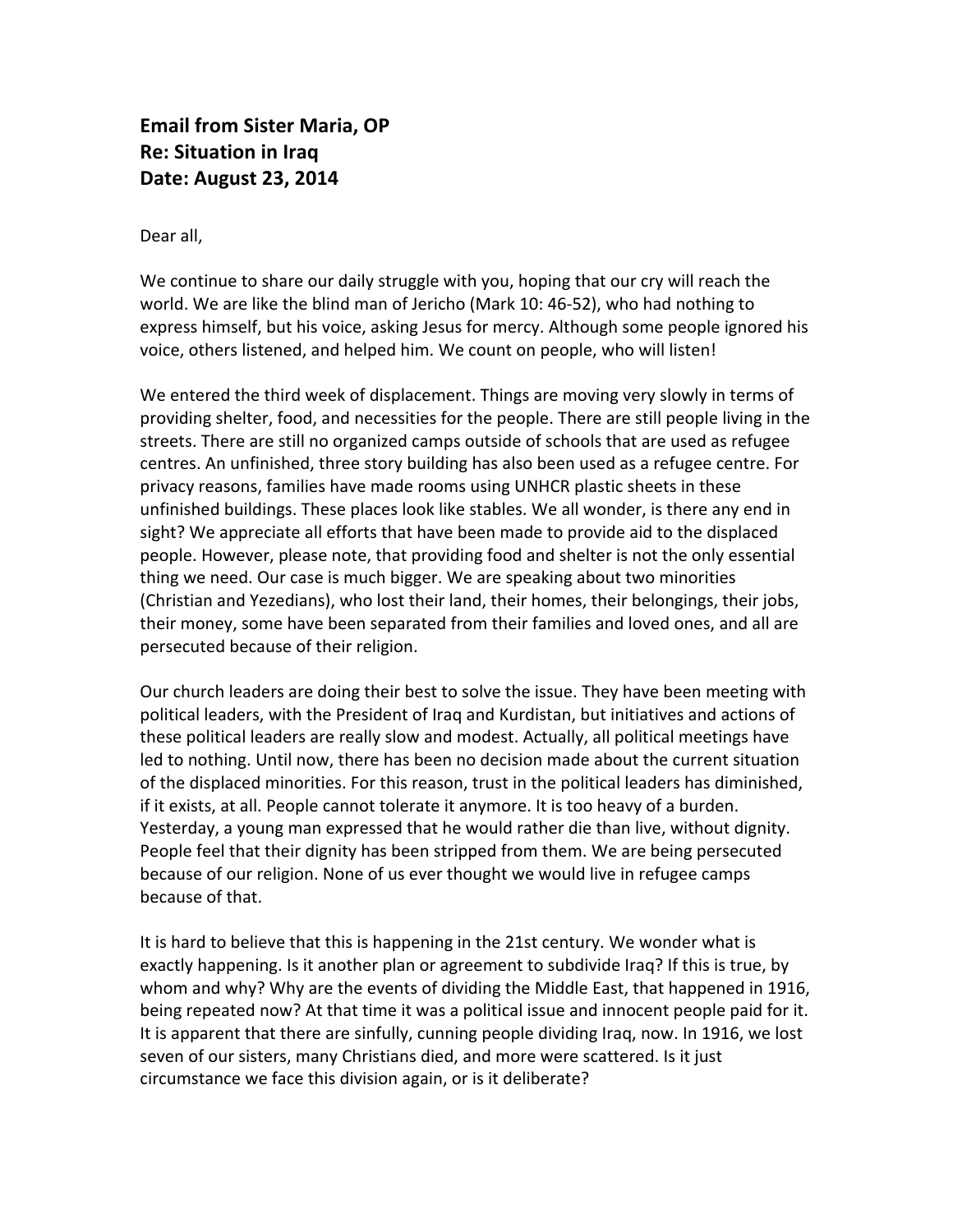However, the struggle is not only in the camps, with the displaced people. What has happened in our Christian towns that have been evacuated is even worse. The IS forced out of their homes those who did not leave their towns up to the night of August 6th. Yesterday, seventy-two people were driven out of Karakosh. However, not all of them arrived; those who arrived last night were in miserable condition. They had to cross Al-Khazi river (a tributary to the Great Zab) on foot because the bridge had been destroyed. There are still quite few on the side of the riverbank. We do not know when they will make it to Erbil. It depends on the situation and negotiations between the Peshmerga and the IS. There are some people who went to fetch the elderly and those unable to walk. One of our sisters went to bring her parents, and told her story. Another woman, said that she was separated from her husband and children, and she knows nothing about them; they are probably among the others who are on the other bank, or they might be among the hostages taken by the IS. Also, a three-year old daughter was taken from her mother's lap, and she also knows nothing about her. We do not know why the IS are sending people out of Karakosh, but we have been hearing from those who just arrived, that IS are bringing barrels into Karakosh and the contents are unknown.

In addition, we know of four Christian families who are stuck in Sinjar for over three weeks; they are probably running out of food and water. If they do not get help, they will die there. At the present, there is no contact with them, and there is no way to negotiate with the IS.

As for our community, we know that our convent in Tel Kaif is being used as an IS headquarter. Also, we know that they had entered our convent in Karakosh. Those that recently arrived have stated that all the holy pictures, icons, and statutes are being destroyed. Crosses have been taken off the top of churches and they have been replaced with the IS flags. That is not only in Karakosh and Tel Kaif. In Bagofa, one of our sisters heard the situation was calm, so she went back with few people, to get her medicine. She found the convent had been searched; everything was open and strewn across the rooms. The minute they entered the convent, three bombs hit the town. They left immediately.

Apart from what is happening to the Christians, yesterday, Friday the 22nd, a Shiite suicide bomber and gunmen attacked Sunni mosque of Abou Mussab in village under Iraqi government control in Diyala province leaving 68 dead. It is heartbreaking to hear about people get killed while praying. In terms of Media and news release, this massacre overshadowed what is happening to the Christians in Nineveh Plain. We are afraid that our struggle will become only our own affair, and it will not have impact on the world anymore.

At last, we have to say that people are losing their patience. They miss everything in their hometowns: churches, church bells, streets, and neighborhood. It is heartbreaking for them to hear that their homes have been robbed. Although they love their towns,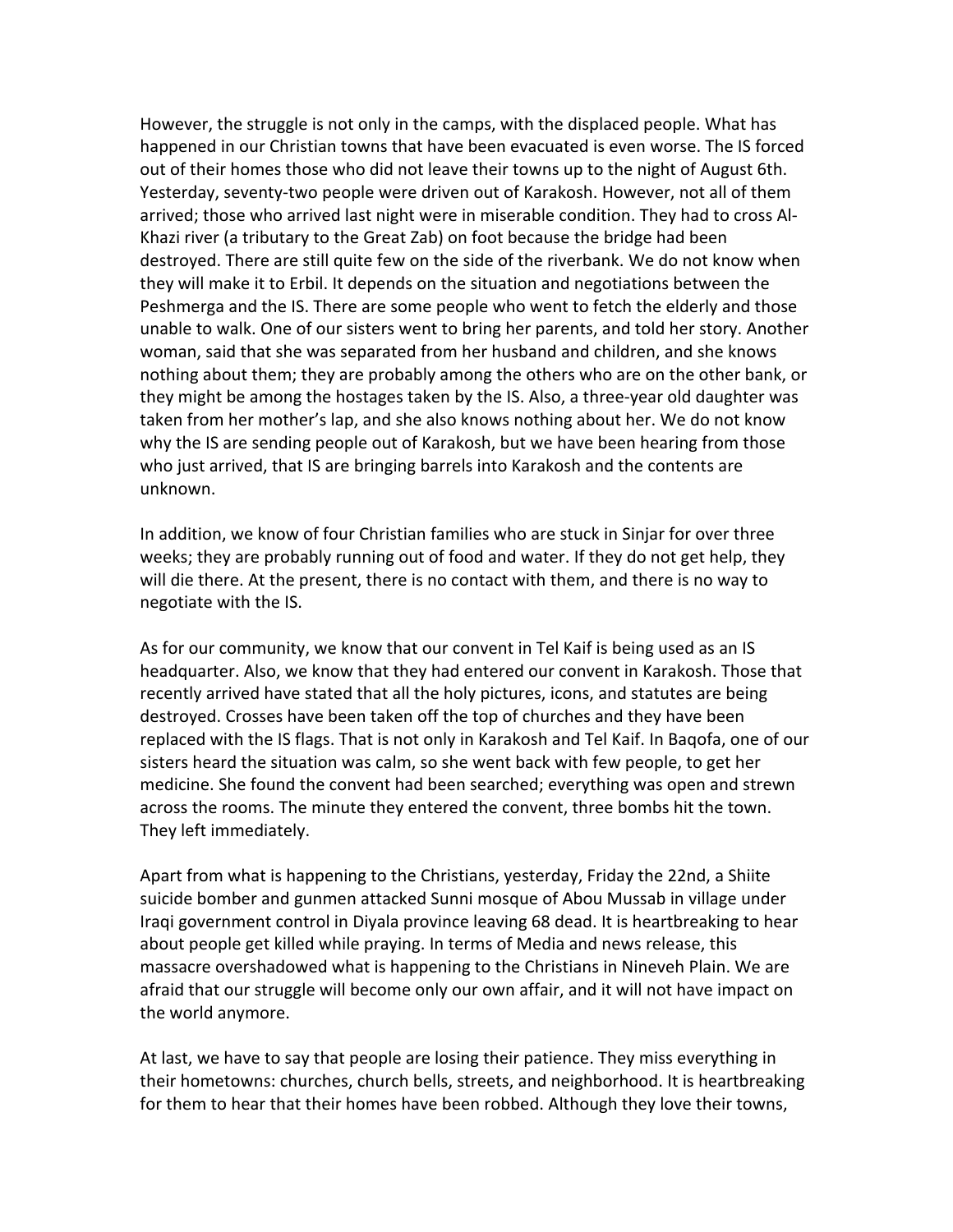most people are now thinking of leaving the country so they can live in dignity and have a future for their children. It is hard to have hope in Iraq, or to trust the leadership of the country.

Please, keep us in your prayers.

Dominican Sisters of Saint Catherine of Siena-Iraq

P.S. Please share the letter with other people. Let the world hear the cry of the poor and the innocent.

## **Email from Sister Luma, OP**

In an earlier letter [above] it was mentioned that one of our Dominican Sisters (Sr Hanaa) went to fetch her parents from the bank of Al-Khazir River. Receiving a call at 6:00 am on Friday morning the 22nd from her elderly parents, she learned that they were forced out of Karakosh with her blood-sister. A car drove her with her nephew from Ankawa to the last checkpoint leaving Erbil. After that they had to walk for miles to arrive to the river bank; they were lucky that her sister still had a cell phone with her, unlike other people in the caravan. She had to cross two sand ramps that separate Kurdistan from Nineveh Plain. These ramps have been put in the past weeks for protection. Eventually, she found her parents in very bad condition. Her sister was the rod that supported her parents. Upon seeing her parents she learned from her mother that there was a woman and her husband behind on the ground and the man was about to die. There were even three dogs waiting for them to die. Sr. Hanaa gave them some water, and put them in construction carts that they found nearby. They pushed them all the way to Erbil checkpoint where there was a car waiting for them as Sr. Hanaa had called a priest asking for water and help. It took her seven hours to go and bring her family back.

We are enormously proud of our sister, Hanaa, and thank God for her courage. On the next day, when Sr. Hanaa was able to tell her story, it was very sad to see her so overwhelmed because of the horror that she experienced. It was devastating for her that she could not help more people because it was already after 10:00 pm and it was too dark for anyone to go and search for people. She came back hoping that she will be able to go back the next day (Saturday) and help the rest.

On Saturday there was no sign of where the others were. However, people did not give up. A relative of one of those who were lost asked Muslim friends in the area to look for them, but they could not find them until Sunday morning the 24th. When they found them they took them to a house and fed them. They had been without food for two days and they were drinking water from the river while they were lost. The Muslim men who found them were able to connect with the families of these people and guide them